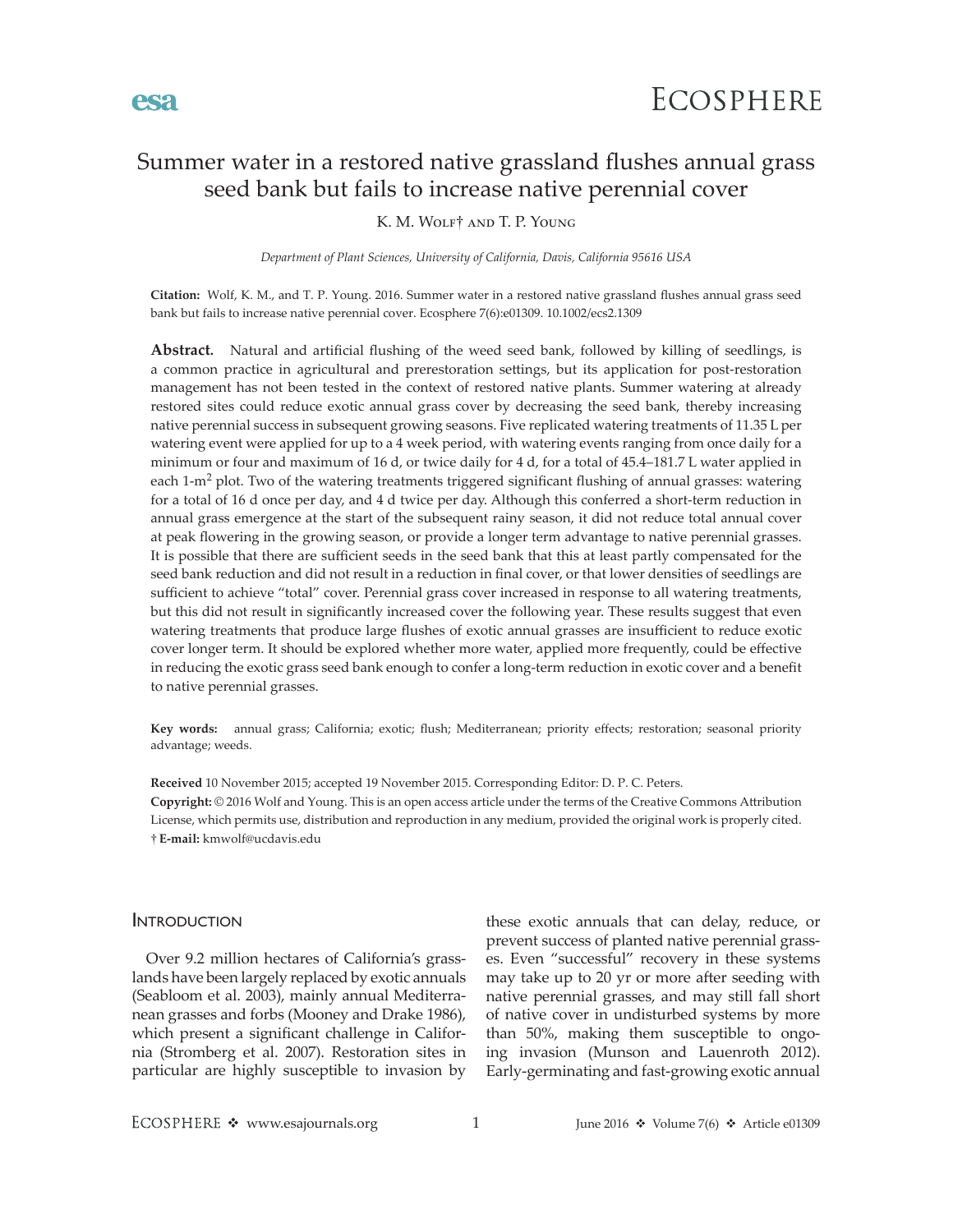grasses (operationally defined, and hereafter referred to, as "exotics," as opposed to "weeds" which could include *any* undesirable plant species) may rapidly deplete available resources particularly water—each season before perennial grasses become active (Lowe et al. 2003). Therefore, efforts to restore native plants would benefit from a shift in the competitive balance in favor of desired plants, both before and after planting.

The ability of exotics to take early advantage of water and resources, known as a "seasonal priority advantage" or "seasonal priority effects," may reduce native plant success (Reynolds et al. 2001, Wainwright et al. 2012). Manipulation of these seasonal priority effects is a common practice among land managers wishing to reduce competition from exotics in favor or more desirable native species. Farmers and restorationists commonly apply water at large scales to induce artificial flushing of weeds, followed by lethal postflushing interventions, such as tillage and herbicide application. Additional methods for altering the seasonal priority advantage of exotics include altering the timing of planting and order in which species are introduced (Palmer et al. 1997, Vaughn and Young 2015); planting in patches to reduce competition between species with different phenology (Porensky et al. 2011); weed control, which reduces competitive pressure from undesirable plants for a short-period, giving desirable species a competitive advantage early on (Funk et al. 2008, Wainwright et al. 2012); and manipulations of water, nutrient availability, and biotic interactions with other trophic levels (Funk et al. 2008, 2015). While there are many options for promoting success of desirable plants in annual croplands and initial restoration settings—where managers start with a relatively "blank slate"—options are limited in perennial cropland or postrestoration settings.

In California's Mediterranean climate, additional summer water resources may create early circumstances favorable to native grasses, and reduce competition from exotic annual grasses in the later growing season, by allowing for native growth during the usually dormant season and increasing storage of carbohydrates, inducing an increased competitive edge over exotics in the subsequent growing season (Clary et al. 2004). In a greenhouse study simulating climate regimes of eastern Spain, Clary et al. (2004) found that drought-stressed Mediterranean perennial grasses recovered faster than a Mediterranean shrub, suggesting that the perennial grasses were able to opportunistically make better use of rare summer rainfall, contributing to its competitive success over time. Furthermore, surveys of annual and perennial grass cover in Spain and California revealed a positive correlation between perennial grass cover and warm season rainfall (Clary 2007), or proximity to the cool, moist coast (Clary 2012).

In addition to conferring an advantage to perennials by supplying water during California's long, dry summers, summer watering may also negatively impact exotics, causing them to "flush," thereby reducing their seed bank and decreasing competitive pressure on native perennial grasses in the subsequent growing season. Indeed, Wainwright et al. (2012) found summer watering to be an effective short-term strategy for reducing exotic cover in invaded southern California coastal sage scrub in San Diego County, and increasing native perennial shrub cover longer term, but exotic cover was not monitored after January (midway through the first growing season). Funk et al. (2015) showed high exotic emergence in a greenhouse watering study, but daily watering in a field setting failed to have significant effects on germination of exotics. Therefore, it is still unclear under what conditions late summer watering may stimulate germination of exotic seedlings. Subsequent cessation of watering prior to ambient rains may result in death of flushed exotic seedlings prior to setting seed, depleting the seed bank, and theoretically reducing competition with native perennial grasses in the fall.

In this study we tested whether summer watering in a restored grassland could: (1) cause substantial exotic emergence in the summer; (2) reduce exotic cover at the onset of ambient rains, and in the following growing season; and (3) increase native perennial grass cover 1 yr later.

# **METHODS**

### *Study site*

This experiment was conducted at the U.C. Davis Experimental Ecosystem (38°31′44″ N, 121°48′38″ W) in Davis, California, USA. Davis is located in the Central Valley and has a Mediterranean climate with long, hot, dry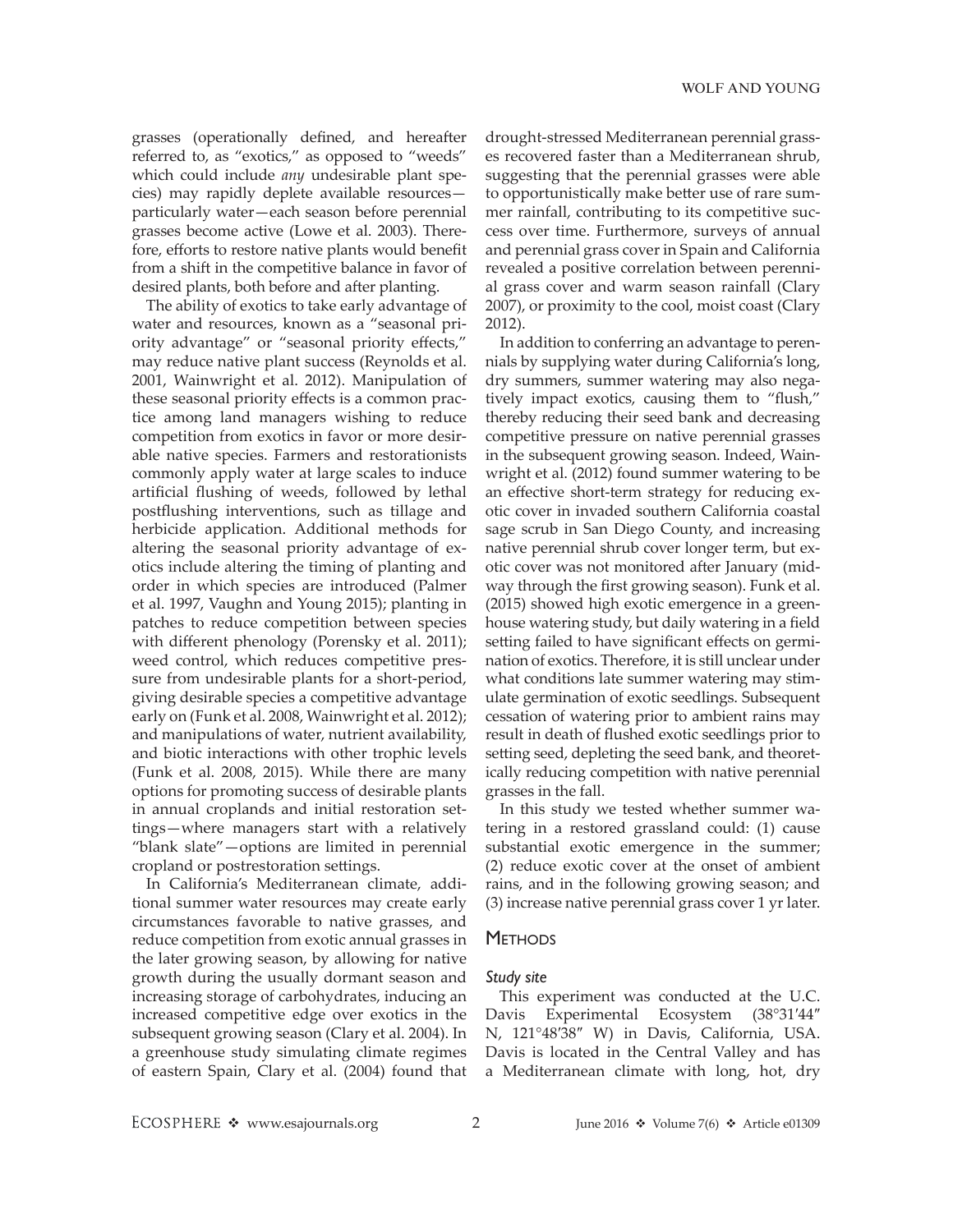summers and wet, cool winters. Mean annual precipitation is 44 cm, falling mostly between October and April. Average summer (dry season) maximum temperature is 32°C, and average winter (wet season) minimum temperature is 7°C. Germinating rains generally begin in the late fall, usually in October or November (Menne et al. 2015). Most exotic annual grasses present on-site germinate rapidly following ambient fall rains, while native perennial grasses tend to germinate later by several days to weeks (reviewed by Deering and Young 2006, D'Antonio et al. 2007). Soils are classified as Yolo silt loams (Natural Resources Conservation Service 2015).

A 0.5-ha grassland restoration was implemented in the fall of 2010 by drill seeding a mix of native grass species. The site was mowed to 15 cm 1 week prior to the beginning of the watering experiment in August 2012. Dominant annual grass species include *Bromus diandrus* Roth and *Hordeum murinum* L. Less abundant nonnative forbs include *Kickxia elatine* (L.) Dumort., *Erodium cicutarium* (L.) Aiton and *Brassica nigra* (L.) W. D. J. Koch. Restored native grass species include *Elymus triticoides* Buckley, *Elymus glaucus* Buckley, and *Stipa pulchra* Hitch. The few exotic forbs present were hand-pulled each week from August to November. There were few native forb species present, and only *Eschscholzia californica* Cham. was present on-site at any notable, although still minimal, cover (<1%).

#### *Experimental treatments*

We established  $36 \text{ 1-m}^2$  plots separated by a 1-m buffer, with treatments replicated once within each of six blocks. We blocked the experiment to reduce interference due to variability and confounding factors resulting from potential differences in soil water and nutrient profiles across the experimental site. Six treatments (five watering, one control) were randomly assigned within each block. Water was applied from a gravity-fed tank through a hose and water wand, and amount of water applied at each watering event was monitored by flowmeter and applied at a rate of 3.75 L/min to prevent runoff, for a total of approximately 10 L in a  $1-m^2$  plot, or 1.1 cm per watering event. The amount of water applied at each watering event was the same across all plots, but the total amount of water varied depending on the treatment (Table 1). Watering treatments were applied for four consecutive days in each of 4 weeks for 1–4 weeks, for a total of 4–16 watering days and 1–2 watering events per day between 25 August 2012 and 21 September 2012.

#### *Monitoring*

We monitored the number of exotics (count) and native perennial grass aerial cover in the interior  $0.5 \text{ m}^2$  of each 1-m<sup>2</sup> plot to reduce edge effects. We began monitoring with a prewatering baseline (24–25 August 2012), and continued to monitor approximately weekly thereafter through 10 November 2012. There were no live annual grasses at the time of the initial baseline survey; mean cover and standard deviation for perennial native grasses was  $1.7\% \pm 1.6\%$  across all treatment plots. Because the site was mowed prior to initial monitoring and treatment, we recorded individual species data in the growing season; prior to this counts and cover were classified as either native perennial grass or exotic (non-native annual) grass. There were no significant differences across plots at the baseline for both number of annual grass seedlings and percent cover of native perennial grass. Total and relative exotic cover was recorded at peak flowering in the following

Table 1. Experimental summer watering treatments.

| Treatment<br>code | Treatment | Week of<br>watering (2012) | Total days of<br>watering | Frequency<br>(times per day) | Total H <sub>2</sub> O applied<br>per plot $\overline{\text{cm/L}}$ |
|-------------------|-----------|----------------------------|---------------------------|------------------------------|---------------------------------------------------------------------|
| Control           | Control   | n/a                        |                           |                              | 0.0/0.0                                                             |
|                   | Weeks 1–2 | 25 August-31 August        | 8                         |                              | 8.8/90.9                                                            |
|                   | Week 1    | 25 August-31 August        | 4                         |                              | 4.4/45.4                                                            |
| 3                 | Week 4    | 15 September-21 September  | 4                         |                              | 4.4/45.4                                                            |
| 4                 | Week 4    | 15 September-21 September  | 4                         |                              | 8.8/90.9                                                            |
| 5                 | Weeks 1-4 | 25 August-21 September     | 16                        |                              | 17.6/181.7                                                          |

ECOSPHERE  $\triangleleft$  www.esajournals.org 3 June 2016  $\triangleleft$  Volume 7(6)  $\triangleleft$  Article e01309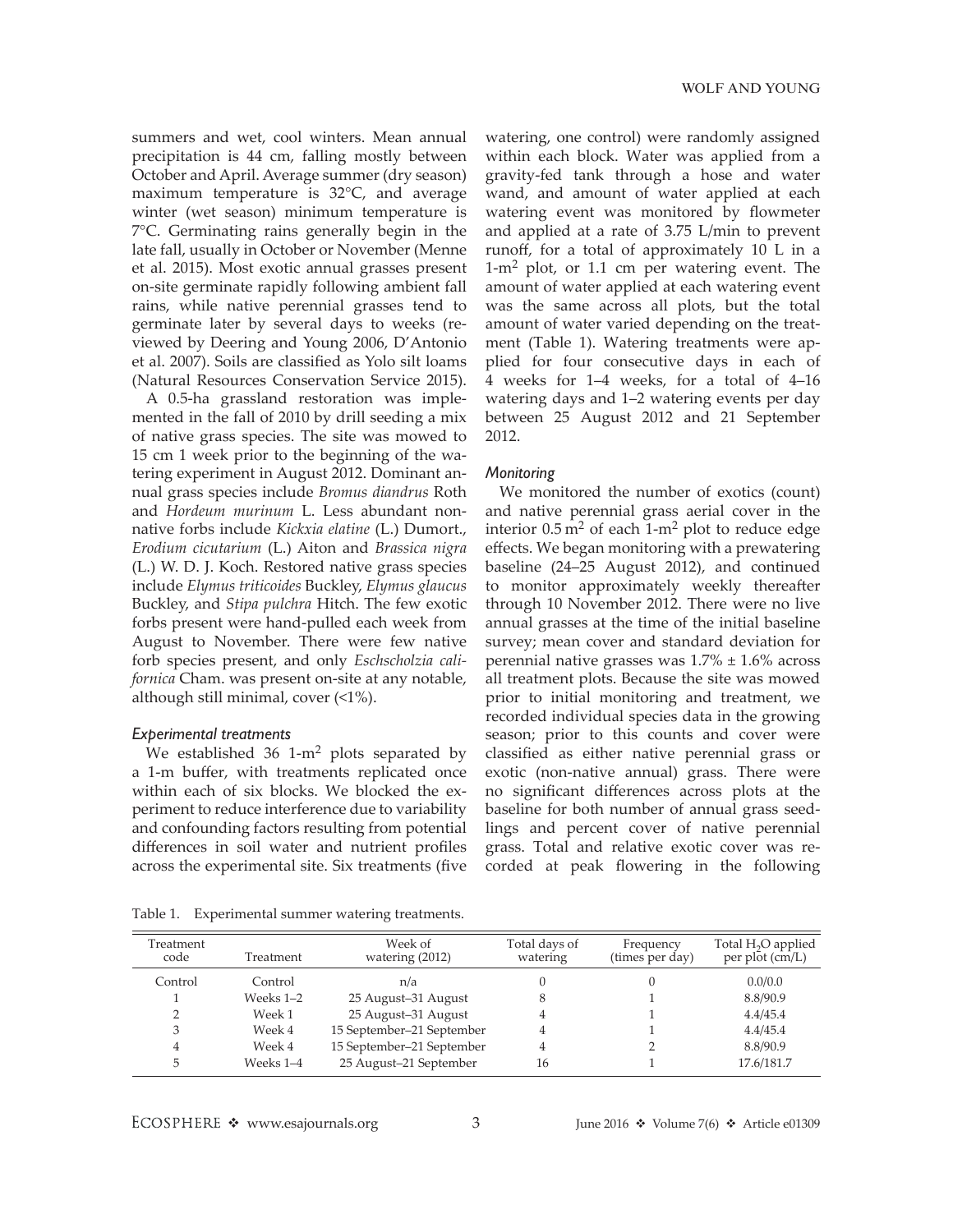

Fig. 1. Annual and perennial grass responses per  $1-m^2$  plot (surveyed areas restricted to interior 0.5 m<sup>2</sup> of each plot and results extrapolated to  $1 \text{ m}^2$ ) to summer watering treatments applied between 25 August 2012 and 21 September 2012. *N* = 36; error bars are standard errors of the mean. Stars indicate Treatments that were significantly different from the Control at  $\alpha$  = 0.05 based on highly conservative Friedman post hoc analysis. (a) Peak exotic annual grass seedlings emerged between 1 September 2012 and 29 September 2012. One outlier in treatment 4 with 2666 seedlings was removed for easier visual comparison of average responses across all treatments. (b) Peak native perennial grass aerial cover between 1 September 2012 and 29 September 2012. Treatments: Control = no water. 1 = Weeks 1–2 (25 August 2012 – 7 September 2012), 4 d/week, once/day. 2 = Week 1 (25 August 2012 – 31 August 2012), 4 d/week, once/day. 3 = Week 4 (15 September 2012 – 21 September 2012), 4 d/week, once/day. 4 = Week 4 (15 September 2012 – 21 September 2012), 4 d/week, twice/day. 5 = Weeks 1–4 (25 August 2012 – 21 September 2012), 4 d/week, once/day.

growing season (April 2013), and native perennial grass cover was monitored in August 2013, after annual mowing.

### *Statistical analyses*

We analyzed our randomized complete block design in R (R Core Team 2012). Due to nonnormality of data, a non-parametric Friedman chi-squared test from the "coin" package in R (Hothorn et al. 2015) was applied, which allowed for blocking. When the model was significant at  $\alpha$  = 0.05, the function friedman.test. with.post.hoc() was used to make all pairwise comparisons, although we were primarily interested in differences between the Treatment and Control plots; this is a highly conservative post hoc test (Galili 2010).

We compared the effects of all watering treatments at four time points: (1) Response to Summer Watering (peak number of exotic seedlings and percent native perennial grass cover in

response to watering treatments were recorded for each plot in the first 5 weeks following application of watering treatments, prior to exotic death by desiccation); (2) Natural Rainfall Response (number of exotic seedlings and percent native perennial grass cover in response to subsequent natural rainfall November 2012); (3) Exotic Cover at Peak Flowering (percent cover April 2013); and (4) Perennial Cover in Summer (percent native perennial grass cover in August 2013).

# RESULTS

#### *Response to watering treatments*

Only the 4-d/twice daily (Treatment 4) and 16-d/once daily (Treatment 5) treatments experienced a significant exotic flushing response to watering (Fig. 1a; Control-Treatment 4: *P* = 0.002; Control-Treatment 5: *P* = 0.007; see means and standard errors for all treatments in Appendix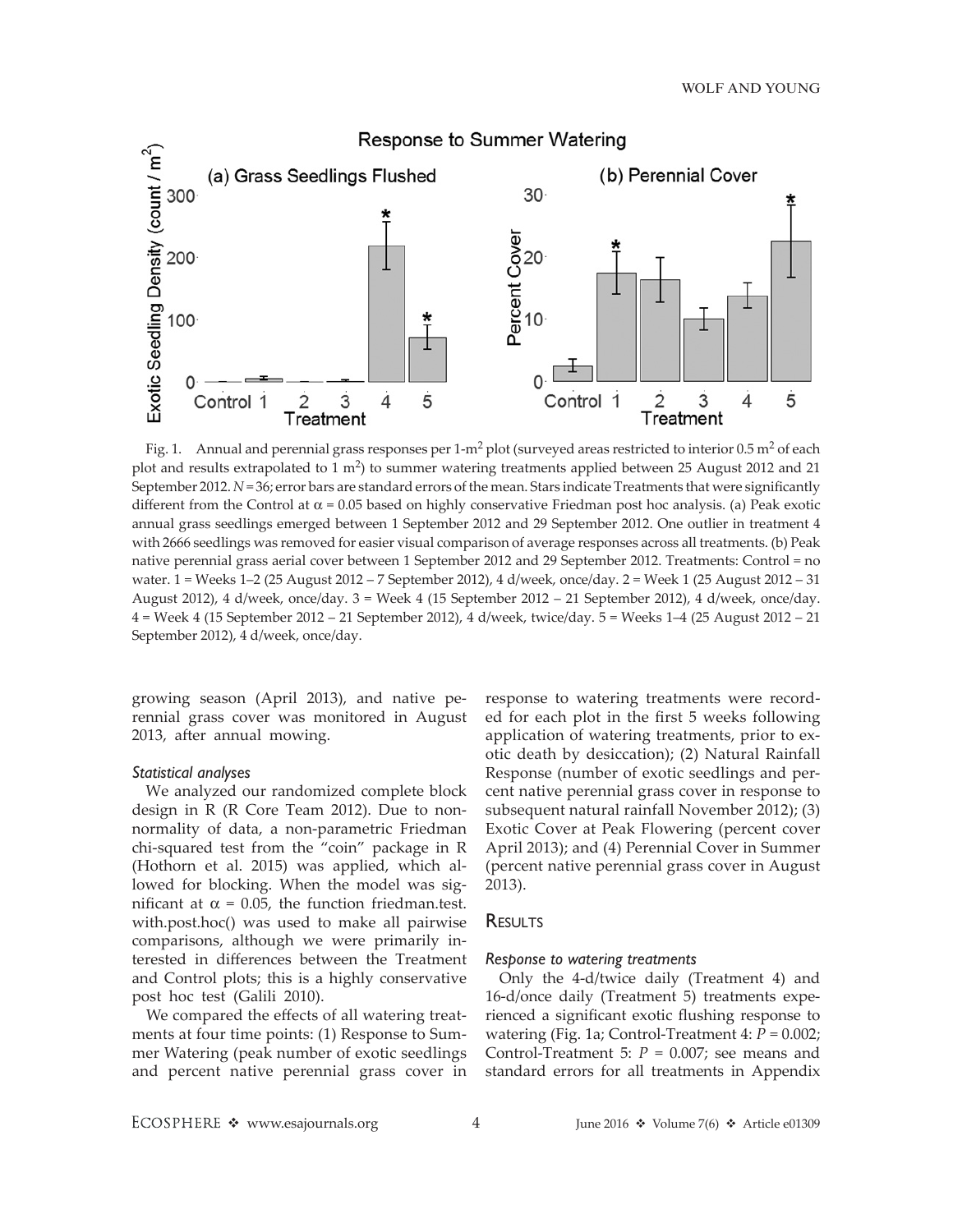

Fig. 2. Annual and perennial grass responses per  $1-m^2$  plot (surveyed areas restricted to interior 0.5 m<sup>2</sup> of each plot and results extrapolated to 1 m<sup>2</sup>) to ambient rainfall beginning 22 October 2012, and monitored 10 November 2012. Previous summer watering treatments were applied between 25 August 2012 and 1 September 2012. *N* = 36; error bars are standard errors of the mean. Stars indicate treatments that were significantly different from the control at  $\alpha$  = 0.05 based on highly conservative Friedman post hoc analysis. (a) Exotic annual grass seedlings emerged. (b) Native perennial grass aerial cover. See Fig. 1 caption for treatments.



Fig. 3. Annual and perennial grass responses per 1  $m^2$  plot (surveyed areas restricted to interior 0.5  $m^2$  of each plot and results extrapolated to  $1 \text{ m}^2$ ) in the year following summer watering treatments. Previous summer watering treatments were applied between 25 August 2012 and 1 September 2012. *N* = 36; error bars are standard errors of the mean. No treatments were significantly different from the Control at  $\alpha$  = 0.05 based on highly conservative Friedman post hoc analysis. (a) Exotic annual grass cover on 13 April 2013, at peak flowering of *Bromus diandrus* Roth and *Hordeum murinum* L. (b) Native perennial grass aerial cover on 8 August 2013, following mowing in May 2013 (note difference in scale from Figs. 1a, 2a). See Fig. 1 caption for treatments.

ECOSPHERE  $\triangleq$  www.esajournals.org 5 June 2016  $\triangleq$  Volume 7(6)  $\triangleq$  Article e01309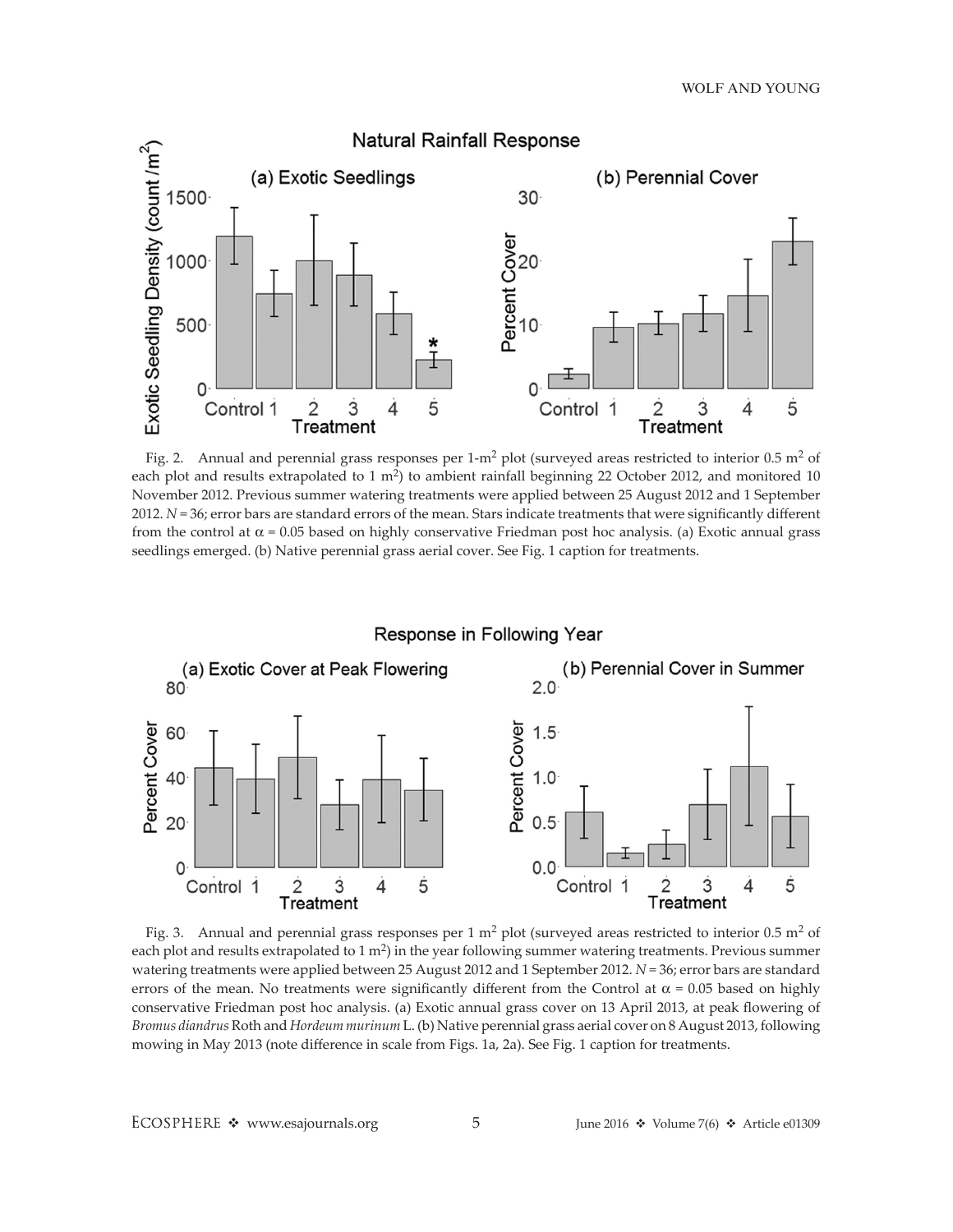S1: Table S1), with mean seedling counts of 626 and 71 seedlings/ $m<sup>2</sup>$ , respectively (no other treatment averaged more than 6 seedlings/ $m<sup>2</sup>$ ). After artificial watering ceased, all exotic seedlings died from desiccation prior to the onset of ambient seasonal rainfall. Native perennial grasses responded positively to all watering treatments, but this was significant only in the 8-d/once daily (Treatment 1) and 16-d/once daily (Treatment 5) treatments (Fig. 1b; Control-Treatment 1: *P* < 0.003; Control-Treatment 5:  $P < 0.02$ ).

### *Natural rainfall response*

When seasonal rains arrived in the fall (October–November), the two treatments with the greatest flushing response of exotic seedlings (Treatments 4 and 5) also had the lowest exotic seedling emergence, but only Treatment 5 had significantly lower exotic emergence than Control plots (an 80% reduction, Fig. 2a; *P* < 0.005). Native perennial grass cover in November was also higher by 22% in Treatment 5 plots (Fig 2b;  $P < 0.003$ ) than in Control plots.

### *Response in year following treatment*

By April 2013, when peak flowering of exotic grasses occurred, the treatments no longer differed significantly in exotic cover (Fig. 3a; *P* = 0.74) from Control plots. Despite the initially positive responses in native perennial grass cover to summer watering (Figs. 1b, 2b), and initial reductions in exotic seedlings to two watering treatments (Fig. 1a), there were no significant differences in native grass cover across treatments by the following summer, August 2013 (Fig. 3b; *P* = 0.76).

## **Discussion**

We sought to determine whether watering treatments in the summer would (1) cause substantial germination and emergence of exotics in a hot, dry summer; (2) reduce exotic cover at the onset of ambient rains, and longer term in the following growing season; and (3) increase native perennial grass cover up to 1 yr later. If flushing depletes the exotic seed bank and/or stimulates early season perennial growth, it could increase relative success of native perennials over time.

Significant flushing (emergence) of exotics only occurred under the most intensive watering treatments (Treatments 4 and 5) with an average flush of  $626$  and 71 seedlings per  $1-m^2$  plot, respectively. Funk et al. (2015) also found that watering in the field once per day in the summer did not have a significant effect on annual cover, perhaps because the soil dried too quickly. They did report substantial germination in a concurrent greenhouse watering study, but this entailed covering of the soil to conserve soil moisture and stimulate germination. Wainwright et al. (2012) also observed only a few emerging annual grass seedlings per  $2-m^2$  plot in response to both August and September summer watering in a coastal sage invaded by *B. diandrus* and *Avena barbata* Link after applying 1–3 cm of water in each plot over a 1- to 3-d period. Our results suggest that substantial amounts of water, and most effectively at twice per day, are required to create a flush of exotic annuals under hot, dry field conditions, as opposed to similar amounts of rain in the cooler, moister conditions of the late fall (or in a greenhouse) (Funk et al. 2015).

The fact that the 4-d/twice-daily watering treatment (Treatment 4) was carried out only in September is unlikely to be a confounding factor. The 4-d/once-daily watering treatment initiated in September (Treatment 3) had no appreciable germination, which it shared with the 4-d/once-daily watering treatment in August (Treatment 2). Treatment 4, which occurred concurrently with Treatment 3, did, however, produce a significant flushing response. The twicedaily watering—and not the calendar date—was thus responsible for the significant seedling flush. Moreover, daily high temperature conditions across Treatments 2–4 differed by <1°C on average. To our knowledge, this is the first experiment that tested inducing summer germination of exotics by watering multiple times per day. Keeping the soil moist throughout the day was apparently important to producing a significant flushing response.

The only two treatments that stimulated a significant flushing response due to summer watering (Treatments 4 and 5) also resulted in 50% and 81% reductions, respectively, in subsequent natural seasonal germination as compared to Control plots. The reduction in natural germination in Treatment 5 at the start of ambient rainfall (mean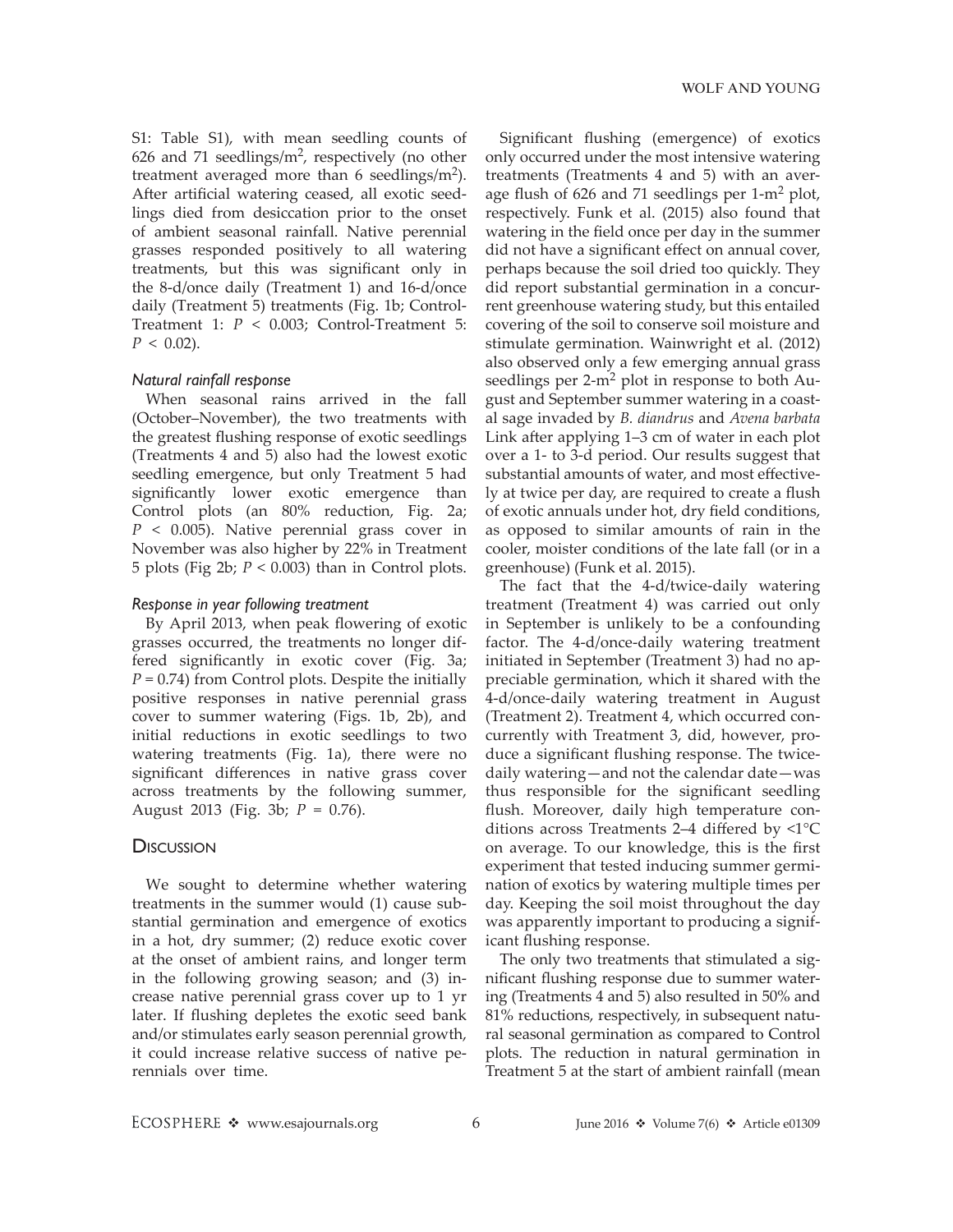reduction of 970 seedlings/ $m<sup>2</sup>$ ) was far greater than the documented summer flush (mean emergence of 71 seedlings/ $m<sup>2</sup>$ ), suggesting that there were far more summer germinants than we observed, perhaps because many germinating seeds did not emerge aboveground before dying. Germinating seeds that die prior to emergence—while rarely documented during field monitoring—may play an important, but not directly observed, role in reducing the exotic seed bank (James et al. 2011).

For the amount of water applied and time invested, the 4-d/twice-daily watering treatment (Treatment 4) was the most effective at flushing exotics, and the most feasible. However, while the most promising treatments (Treatments 4 and 5) did show substantial flushing in response to summer watering, resulting in pre-reproductive death after cessation of watering, none of the treatments conferred a longer term (through the following growing season, and 1 yr later) reduction in exotic cover, or an increase in native perennial grass cover. In fact, all watering treatments produced some observable exotic flushing response, and a flush of growth from native perennial grasses, but by the end of the growing season neither this nor the initial significant reduction in exotic cover in Treatment 5 resulted in greater cover by natives than unwatered Controls.

There are several potential reasons that even the "successful" watering treatments did not lead to a longer term reduction in exotic cover or an increase in perennial cover. The number of seeds produced by exotics may be so high that one artificial flushing event was not sufficient to reduce the seed bank enough to reduce exotic cover (Di-Vittorio et al. 2007). However, the initial lower exotic emergence during the fall rains in treatments with strong summer flushing does support the possibility that the seed bank was at least reduced.

Under natural rainfall conditions, a large number of seedlings will emerge at the onset of ambient rains, but many of them die by "selfthinning." These self-thinned seedlings then provide nitrogen to surviving or later germinating seedlings (Eviner and Firestone 2007). It is possible that the large number of seedlings that died after the artificial summer watering produced such a fertilization effect that this allowed more individual plants to survive than usual, or that surviving individuals grew larger, than would have occurred under unaltered conditions. It could also be that the level of plant available nutrients did not change, and that a reduction in the seed bank did result in a lower number of exotics, but that this was still more than enough to saturate the carrying capacity of adult annuals that survive self-thinning. Although the exotic seed bank was reduced by flushing, even these lower densities of seedlings may still have been sufficient to achieve high ("total") exotic cover.

Although perennial cover did increase briefly in Treatments 1 and 5, this significant difference disappeared by the following year (monitored the following August, 1 yr later). Compensation by exotics (Seabloom et al. 2003, Eviner and Firestone 2007) may have ultimately led to no significant difference between watered and unwatered (Control) treatments, despite initial differences in response to watering treatments, and later on at the start of the growing season (November, 3 months following watering treatments).

### *Management implications*

Management of exotic annual grasses in restored grasslands is challenging because grassspecific herbicides usually cannot be applied, and even when they can, timing and dosage of application is critical to minimize negative impacts on perennial grasses that may not be dormant at the time of the fall exotic flush (Laude 1953, Volaire and Norton 2006). Reduction of competitive pressure via flushing of exotics is commonly practiced in croplands and prerestoration settings (Stromberg and Kephart 1996, Fitzpatrick 2004), when it can be accompanied by lethal postflushing interventions other than desiccation, like tillage or herbicides. It was our hope that flushing and desiccation alone might be an effective way of reducing weed challenge without harming (and perhaps directly helping) native perennial grasses.

This study revealed that watering at the levels used in this experiment did not result in a significant long-term reduction in exotic cover, or a significant increase in native perennial grass cover (via either direct or indirect effects). However, the twice-daily watering treatment (Treatment 4) produced the most promising results, at least for initial exotic flushing. Watering once per day was only effective for flushing exotics if continued over a 4-week period (Treatment 5),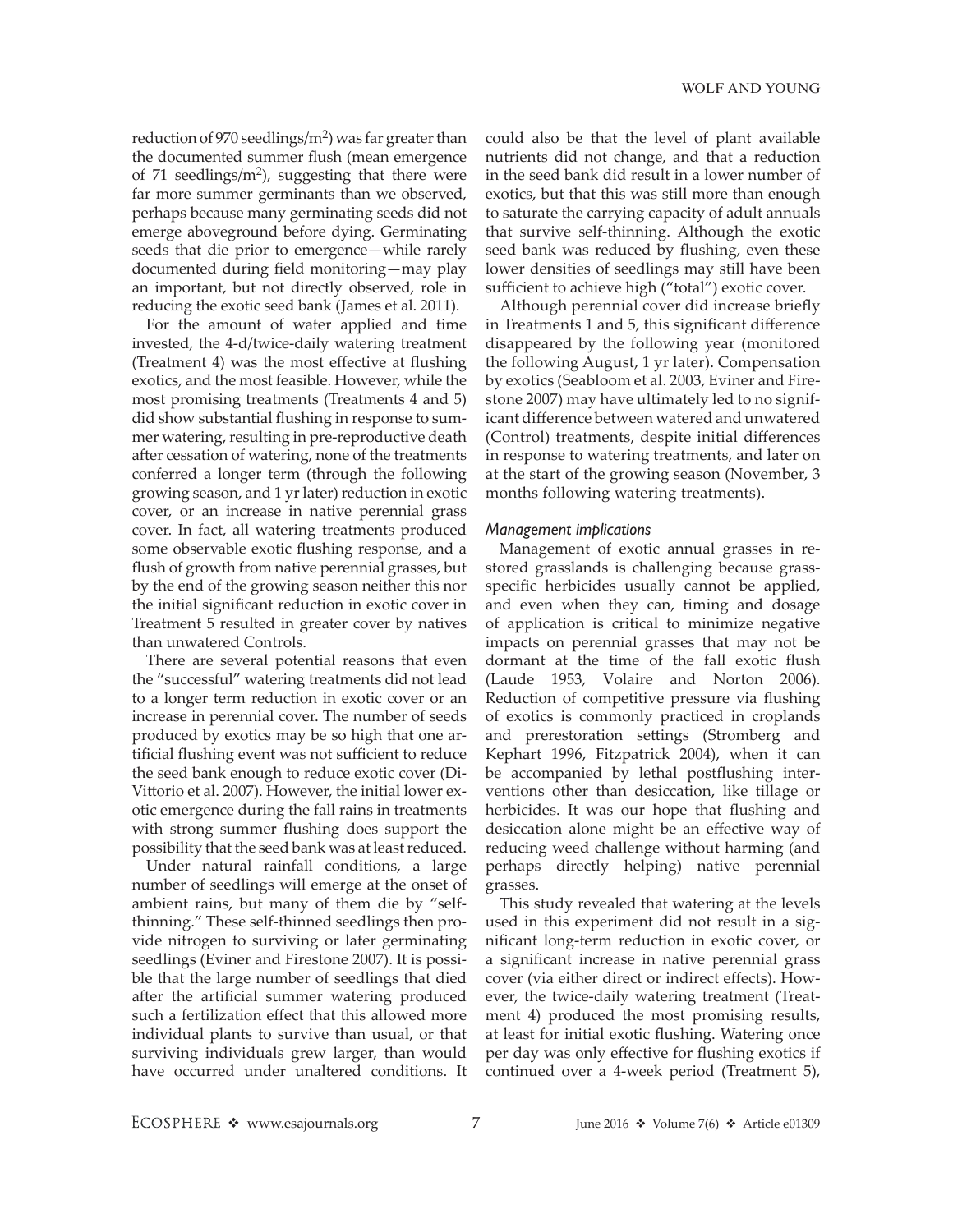which is a long time commitment for already time-pressed managers (Funk et al. 2015). As in Funk et al. (2015), the greatest cost to this method is the time required to apply watering treatments, although greater areas could be covered by industrial sprinklers with a lower daily time commitment (as is practiced in many local, large agricultural production systems for much longer durations). Applications of this method at small restoration sites may be more feasible, or it could be applied on larger restorations in a patchwork to introduce spatial heterogeneity, which could also prove useful for providing native floral refuges. Additional testing of the long-term implications of increased daily frequency of watering should be investigated.

Keeping the soil moist between watering is apparently critical to inducing a strong flushing response in a reasonable period of time (in this case, watering twice per day for only 4 d produced a larger peak flushing response than watering once per day for a total of 16 d). Our results would likely be different if water was applied in cooler, cloudier fall or winter seasons, as suggested by Gulmon (1992) and Funk et al. (2015). However, the risk of germinants flowering may be increased under this circumstance if seedling death is not ensured by tillage, herbicide, or other methods (Wainwright et al. 2012), particularly if germinating rains begin earlier than usual. Grazing combined with native grass seeding may also be an effective method for reducing invasive cover, and potentially increasing native species richness, although native cover may also be reduced (Funk et al. 2015). Finally, applications of this method over a period of several consecutive years may produce longer lasting results, although this has not been tested. If extended to an increased number of waterings per day or increased amount of water—an as yet untested method—this postrestoration watering strategy, may yet prove to be effective long-term in reducing exotic grass cover, and/or increasing native perennial grass cover.

# **ACKNOWLEDGMENTS**

We would like to thank J. P. Marie, the U. C. Davis Putah Creek Riparian Reserve Steward, for invaluable assistance in study site selection, equipment set-up, and access to water. We would also like to thank Dr. Neil Willits for his statistical consulting advice. The Henry A. Jastro Fellowship and MacDonald Endowment generously provided funding for this experiment. TPY conceived the research; KMW and TPY designed the experiment; KMW implemented the experiment and carried out the analyses; TPY and KMW wrote and edited the manuscript.

# Literature Cited

- Clary, J. 2007. Rainfall seasonality determines annual/ perennial grass balance in vegetation of Mediterranean Iberian. Plant Ecology 195:13–20.
- Clary, J. 2012. Perennial grass persistence in California grasslands driven by distance from coast. Plant Ecology 213:1203–1209.
- Clary, J., R. Savé, C. Biel, and F. De Herralde. 2004. Water relations in competitive interactions of Mediterranean grasses and shrubs. Annals of Applied Biology 144:149–155.
- D'Antonio, C. M., C. Malmstrom, S. A. Reynolds, and J. Gerlach. 2007. Ecology of invasive non-native species in California grassland. Pages 67–83 *in* M. R. Stromberg, J. D. Corbin, and C. M. D'Antonio, editors. California grasslands: ecology and management. University of California Press, Berkeley, California, USA.
- Deering, R. H., and T. P. Young. 2006. Germination speeds of exotic annual and native perennial grasses in California and the potential benefits of seed priming for grassland restoration. Grasslands 16:14–17.
- DiVittorio, C. T., J. D. Corbin, and C. M. D'Antonio. 2007. Spatial and temporal patterns of seed dispersal: an important determinant of grassland invasion. Ecological Applications 17:311–316.
- Eviner, V. T., and M. K. Firestone. 2007. Mechanisms determining patterns of nutrient dynamics. Pages 94–106 *in* M. R. Stromberg, J. D. Corbin, and C. M. D'Antonio, editors. California grasslands: ecology and management. University of California Press, Berkeley, California, USA.
- Fitzpatrick, G. S. 2004. Techniques for restoring native plant communities in upland and wetland prairies in the Midwest and West Coast regions of North America. City of Eugene – Parks and Open Space Division, Oregon, USA. [http://www.cascadiaprairieoak.org/](http://www.cascadiaprairieoak.org/documents/EPA-WhitePaperFinal_001.pdf) [documents/EPA-WhitePaperFinal\\_001.pdf](http://www.cascadiaprairieoak.org/documents/EPA-WhitePaperFinal_001.pdf)
- Funk, J. L., E. E. Cleland, K. M. Suding, and E. S. Zavaleta. 2008. Restoration through reassembly: plant traits and invasion resistance. Trends in Ecology & Evolution 23:695–703.
- Funk, J. L., M. K. Hoffacker, and V. Matzek. 2015. Summer irrigation, grazing and seed addition